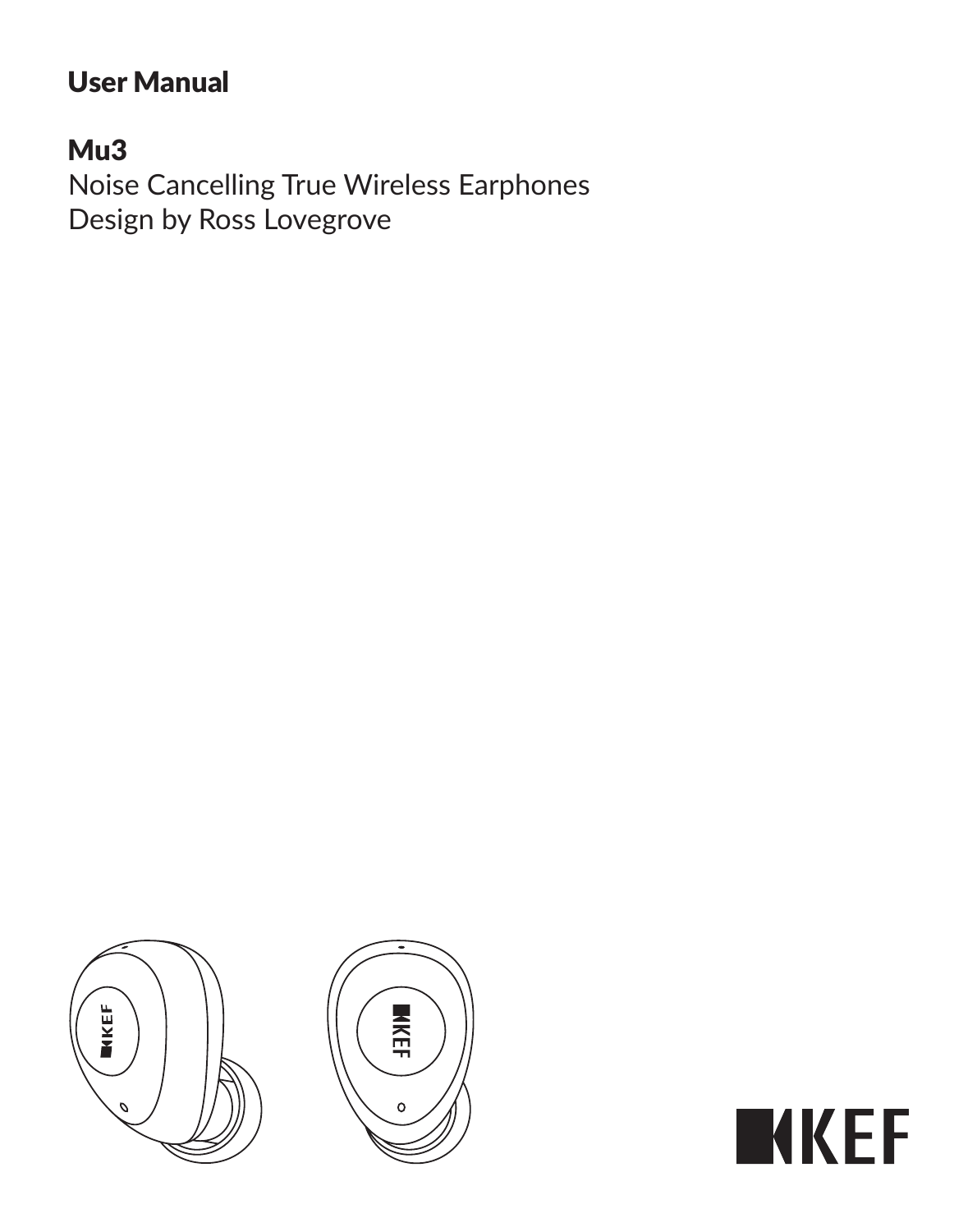### **In the Box**





Contents vary by region.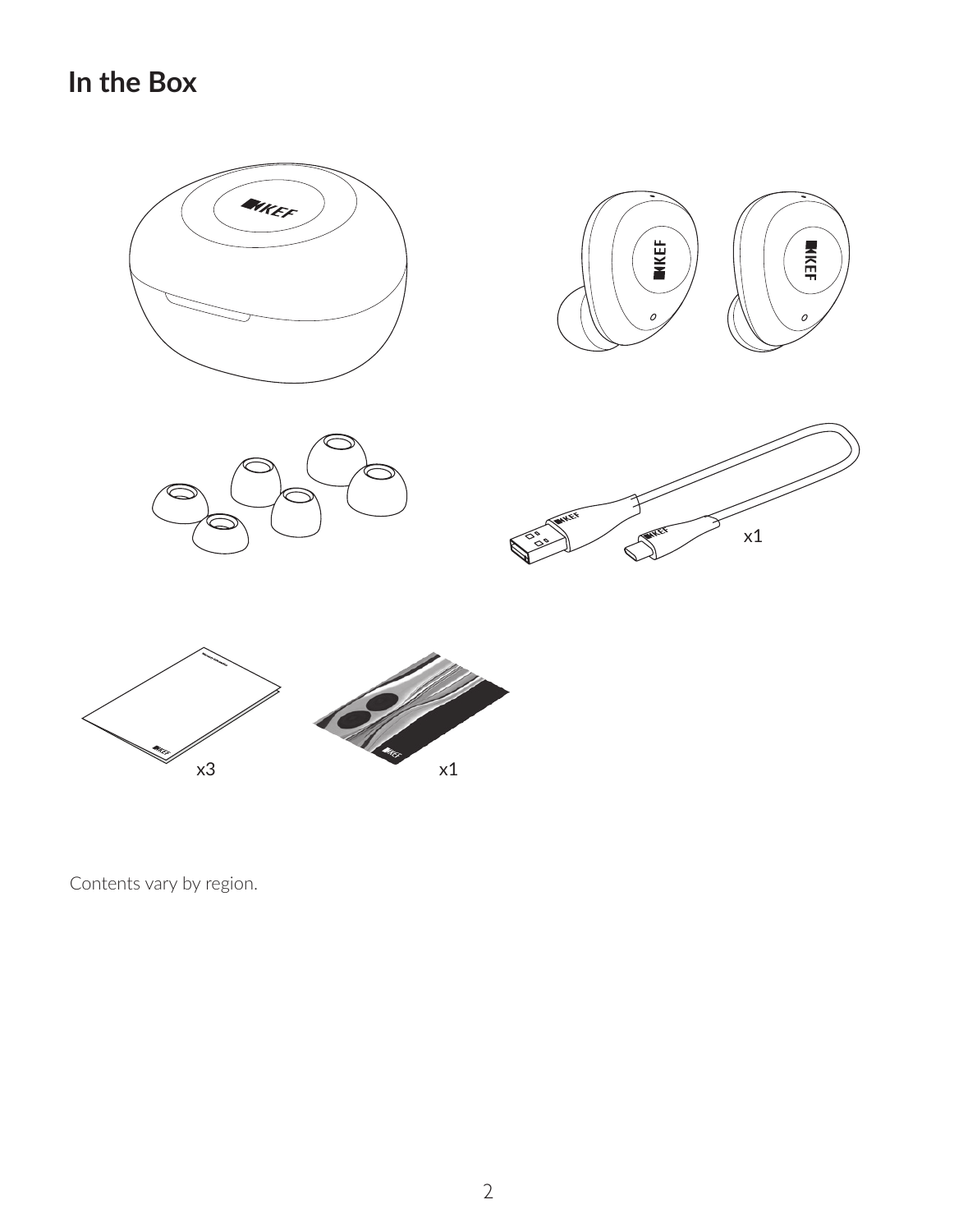### **Earphones Overview**

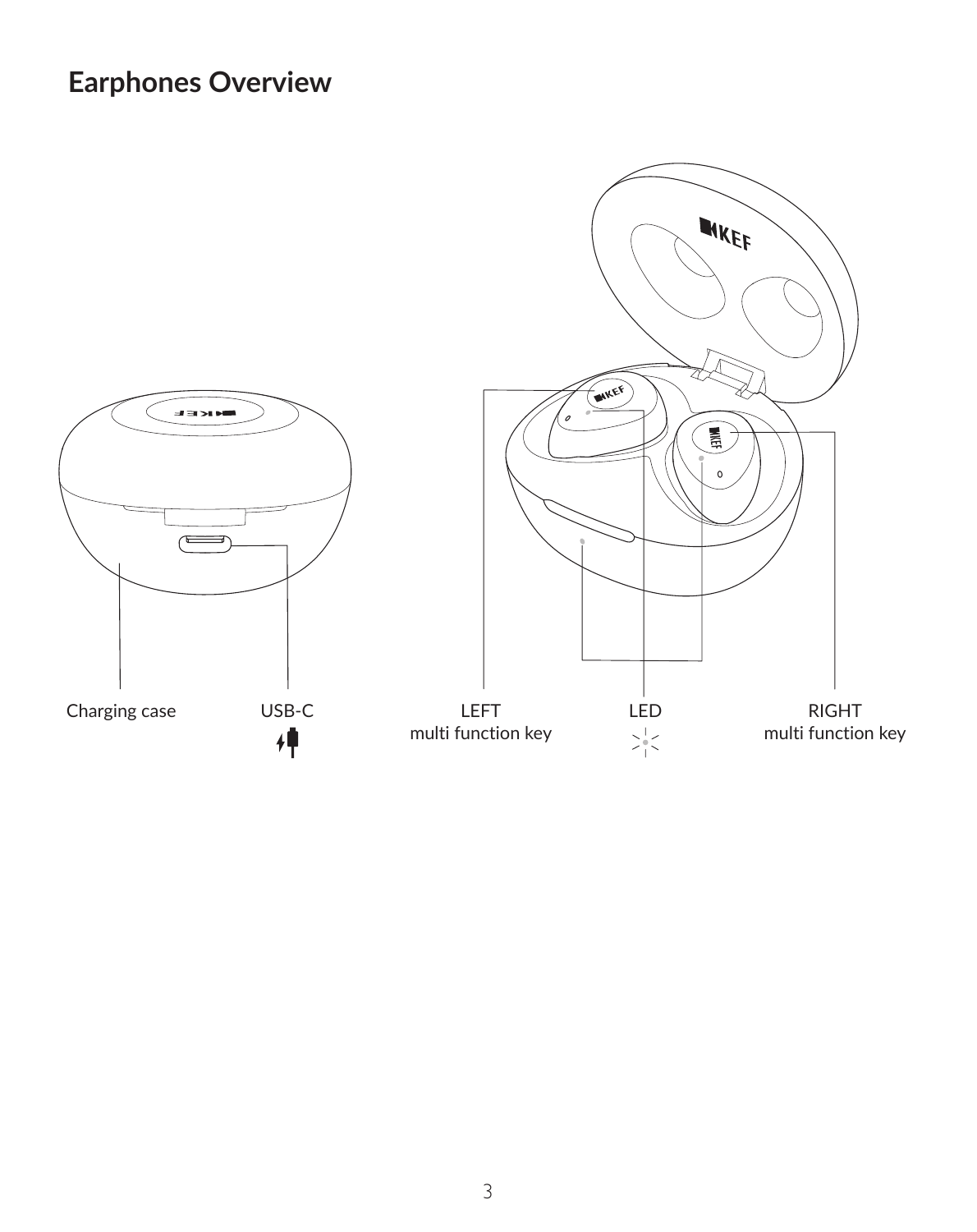## **Get Started**

#### Charging your earphones and charging case

- 1. Remove earphones and insulation sheet (First time use)
- 2. Place earphones back into charging case
- 3. Connect charging case to a power source using the USB-C charging cable



#### Selecting suitable ear tips for optimum fit

A tight, secure fit will provide the best sound quality and noise-cancelling

- 1. Test which ear tip provides you with the best sound and wearing comfort
- 2. 4 sizes provided short, small, medium and large



#### Inserting the earphones

- 1. Check left/right orientation of the earphones
- 2. Insert the earphones into the ears and twist slightly until a secure fit is achieved



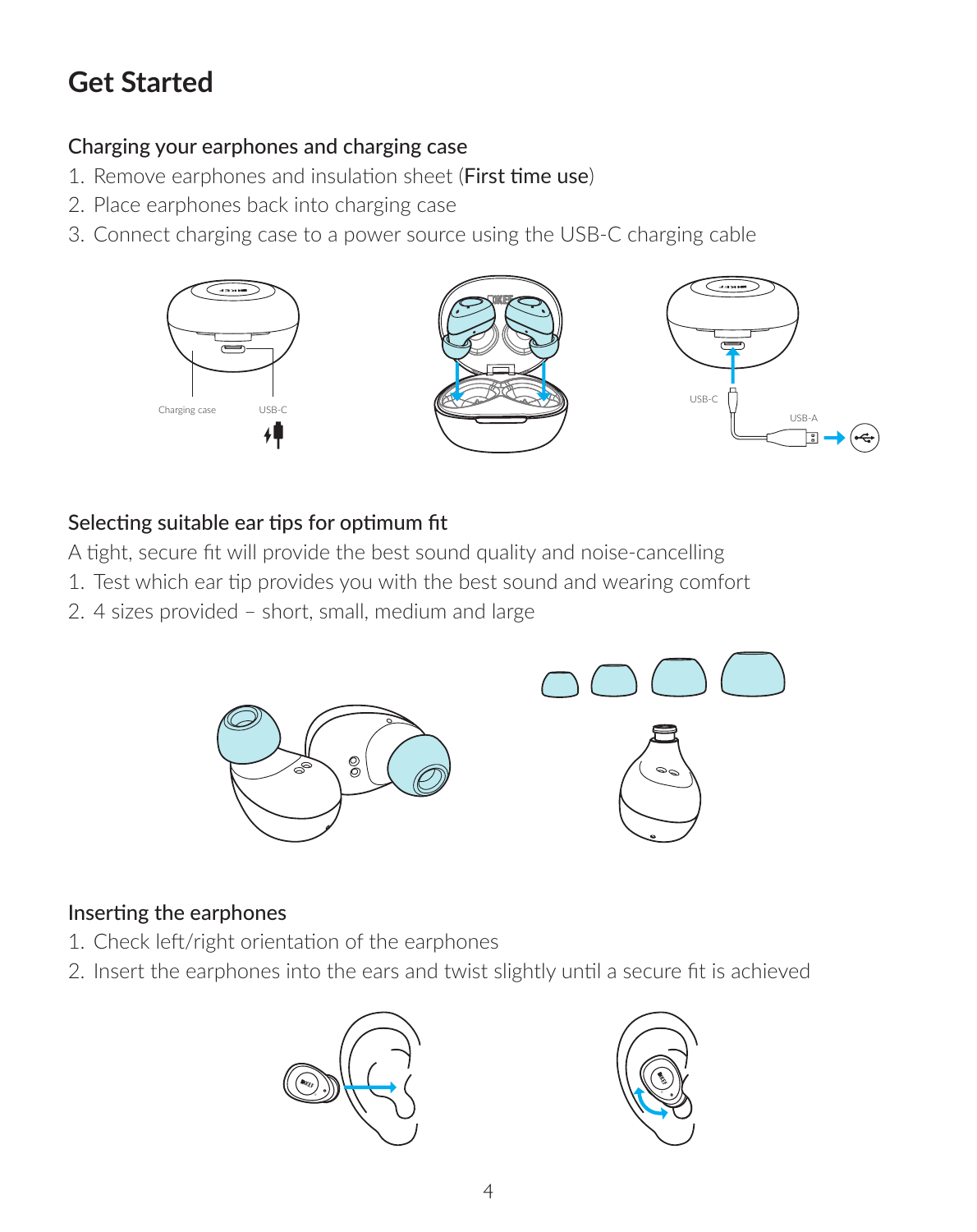## **Get Started**

#### Pair earphones with your Bluetooth device

- 1. Open the lid
- 2. Remove earphones. When  $L \& R$  earphones are paired to each other, the blinking white LED will change to solid white
- 3. Search "KEF Mu3" on your device. When pairing, earphone LED will start blinking blue
- 4. When paired, the blinking blue LED will change to solid blue



#### Clear pairing list from earbuds and connect new device.

- 1. Place the earphones back into charging case
- 2. Hold "multifunction keys" for both earbuds in charging case till flashes blue and white light alternately
- 3. Remove earphones. When  $L \& R$  earphones are paired to each other, the blinking white LED will change to solid white
- 4. Search "KEF Mu3" on your device. When pairing, earphone LED will start blinking blue
- 5. When paired, the blinking blue LED will change to solid blue

#### The earphones can be used in two modes:

- 1. Stereo mode remove both earphones from charging case
- 2. Mono mode remove one earphone from charging case (note: Voice Control is disabled in Mono mode)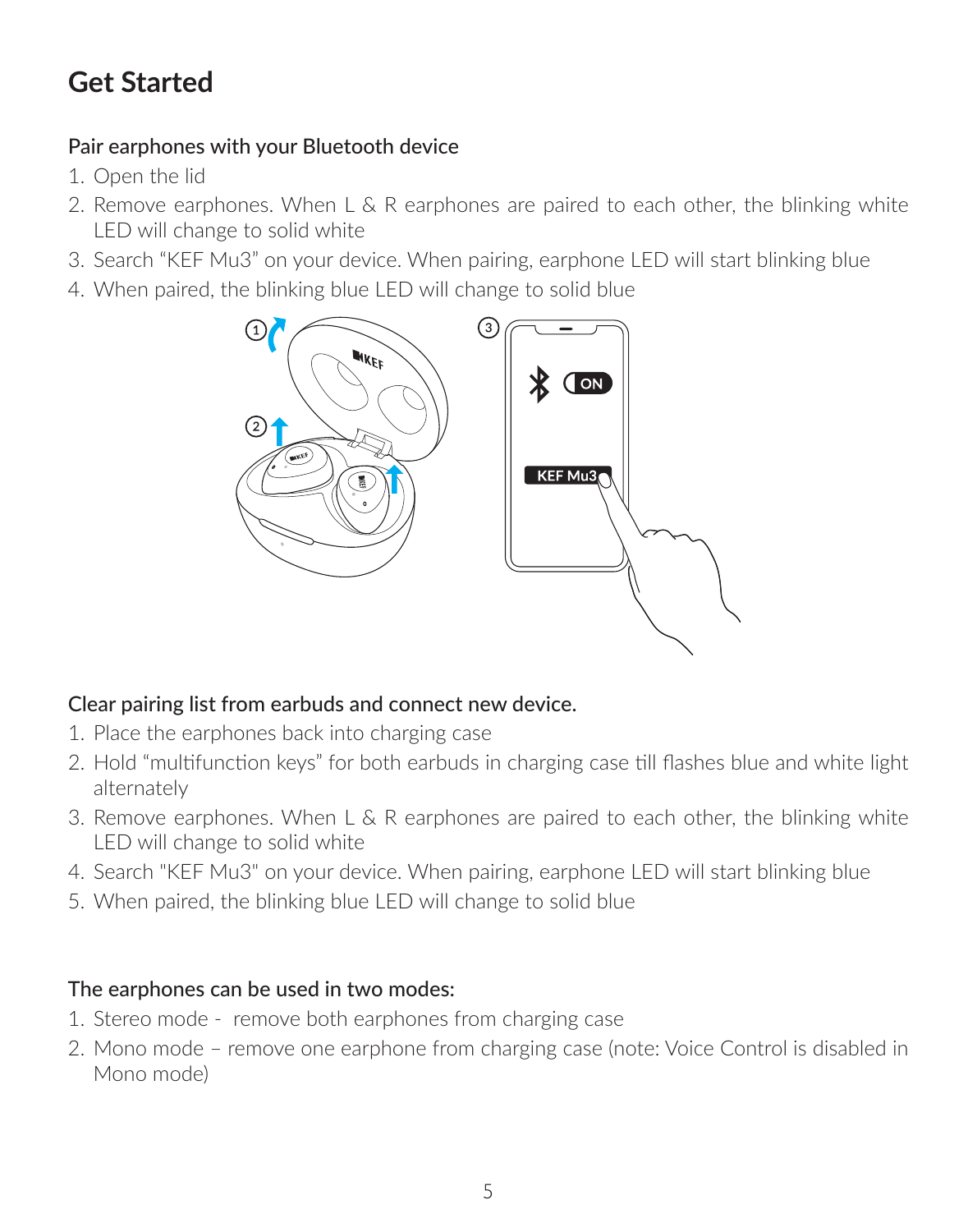### **Mono mode**

One earphone may be used singularly in mono mode.

#### To enable mono mode:

- 1. Remove one earphone from the charging case
- 2. After 15 seconds, earphone pairing will stop. Earphone is now in mono mode
- 3. To reset and use stereo mode with both earphones, place earphone back into charging case

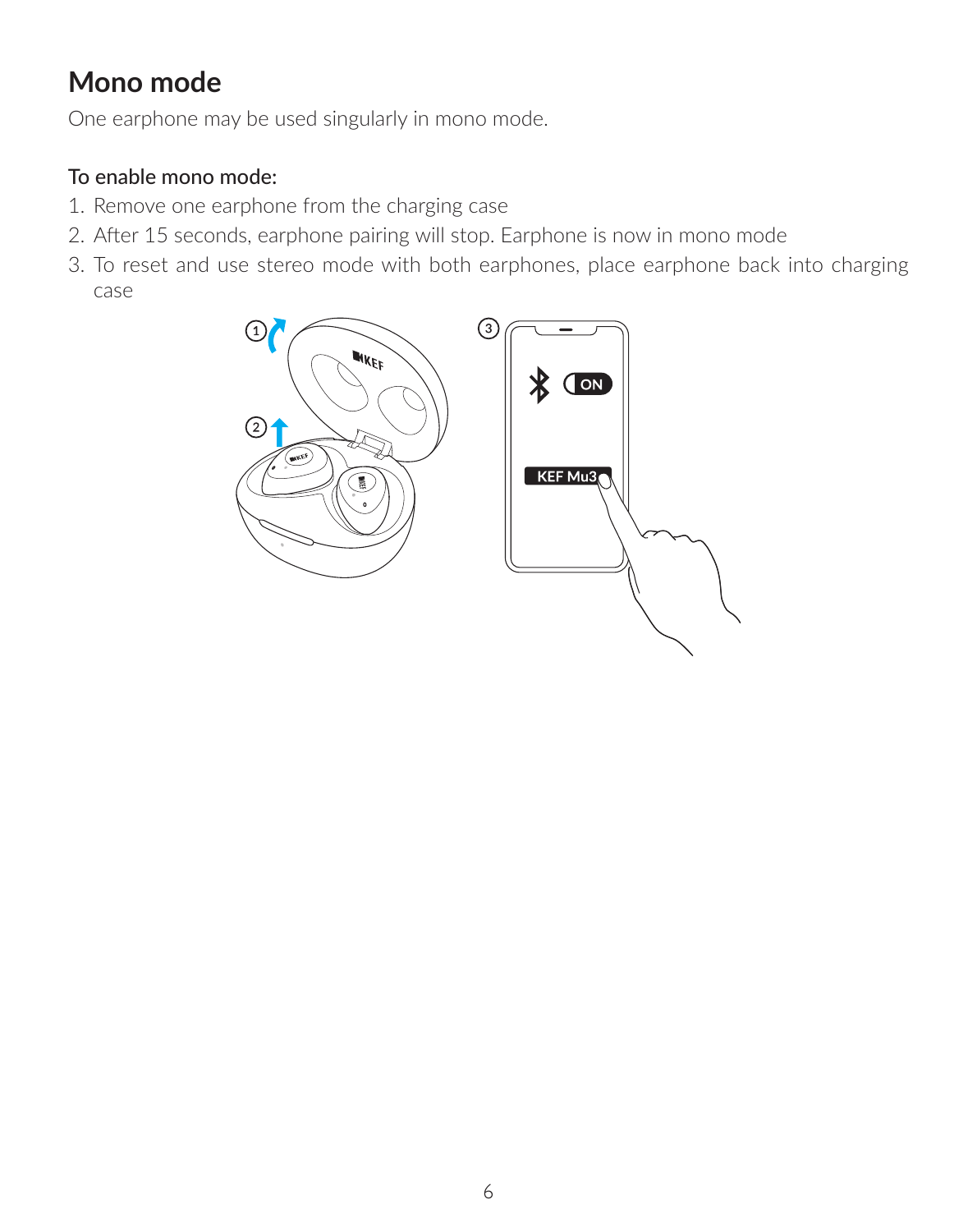### **Music / Call / Voice control**



Music Controls

**LEFT RIGHT**

|                            | Function                                                                      | Multifunction key<br>(Left earphone) | Multifunction key (Right<br>earphone or Mono mode) |
|----------------------------|-------------------------------------------------------------------------------|--------------------------------------|----------------------------------------------------|
| $\blacktriangleright$ II   | Play/ Pause                                                                   |                                      | Short press once                                   |
| I۰                         | $Vol +$                                                                       |                                      | Long press                                         |
| $\overline{\phantom{a}}$   | $Vol -$                                                                       | Long press                           |                                                    |
| <b>NH</b>                  | Next track                                                                    |                                      | Short press twice                                  |
| $\mathscr{M}_{\mathbf{r}}$ | ANC on $\rightarrow$ Ambient<br>$\triangle$ ANC off $\boldsymbol{\downarrow}$ | change mode                          | Short press once to (Not available in Mono mode)   |

On first use, ANC default is set to 'ANC ON'.

Ambient mode allows you hear more of your surroundings on demand, without removing the earphones

Voice Control

|     | Function      | Multifunction kev<br>(Left earphone) | Multifunction key (Right<br>earphone or Mono mode) |
|-----|---------------|--------------------------------------|----------------------------------------------------|
| (峰) | Voice command |                                      | Short press twice (Not available in Mono mode)     |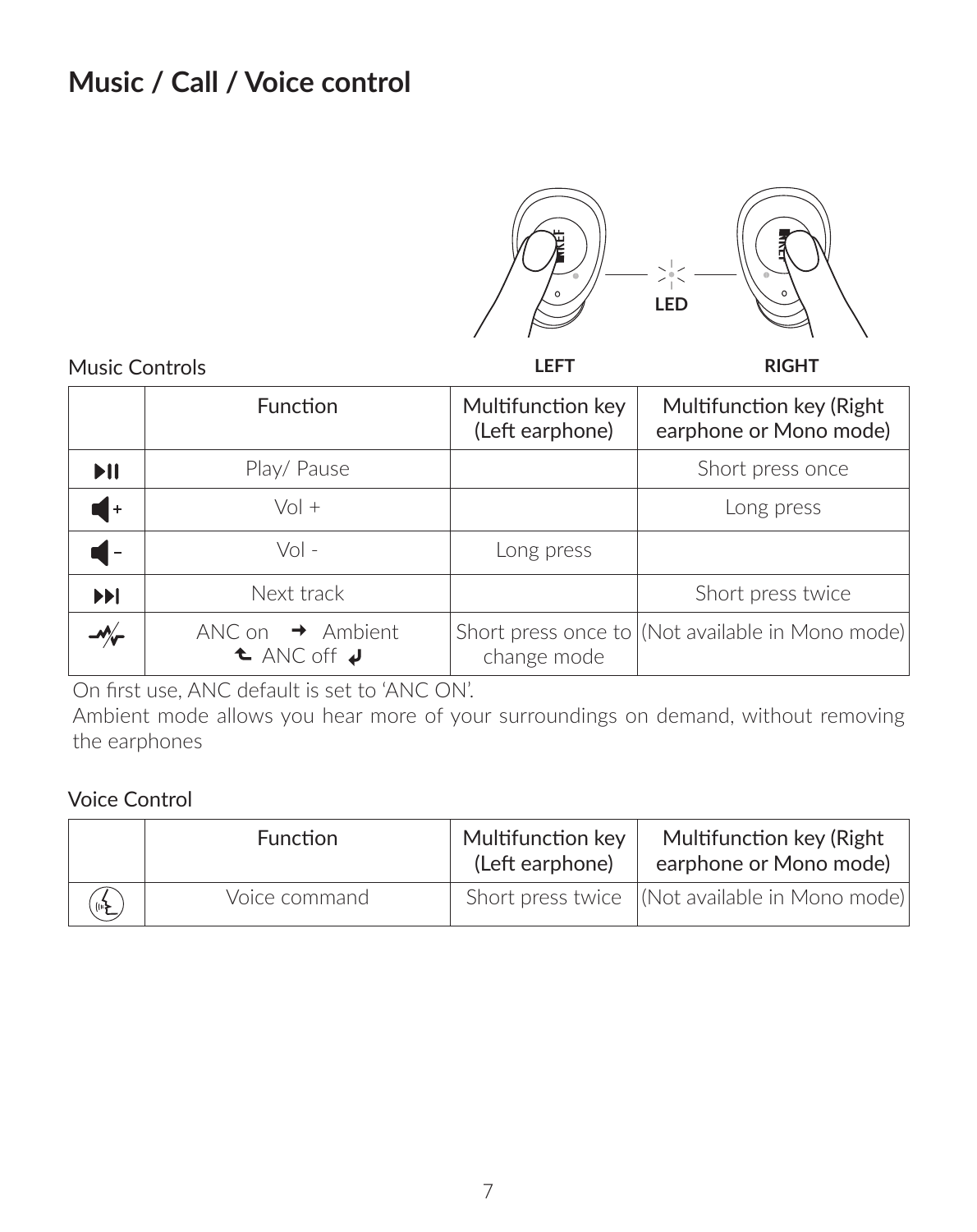## **Music / Call / Voice control**



| Call Controls |                                                                     | LEFT                                 | RIGHT                                              |
|---------------|---------------------------------------------------------------------|--------------------------------------|----------------------------------------------------|
|               | Function                                                            | Multifunction key<br>(Left earphone) | Multifunction key (Right<br>earphone or Mono mode) |
| $\frac{1}{2}$ | Accept/ End call                                                    |                                      | Short press once                                   |
| <b>P</b>      | Reject call                                                         |                                      | Short press twice                                  |
| $\mathbf{2}$  | Accept incoming call (2) and hold<br>ongoing call (1)/ Switch calls |                                      | Short press once                                   |
|               | Accept incoming call (2) and end<br>ongoing call (1)                |                                      | Short press twice                                  |
| Ā.            | Mute/ Unmute the mic                                                | Short press twice                    |                                                    |
| I۰            | $Vol +$                                                             |                                      | Long press                                         |
|               | $Vol -$                                                             | Long press                           |                                                    |

Call Controls

8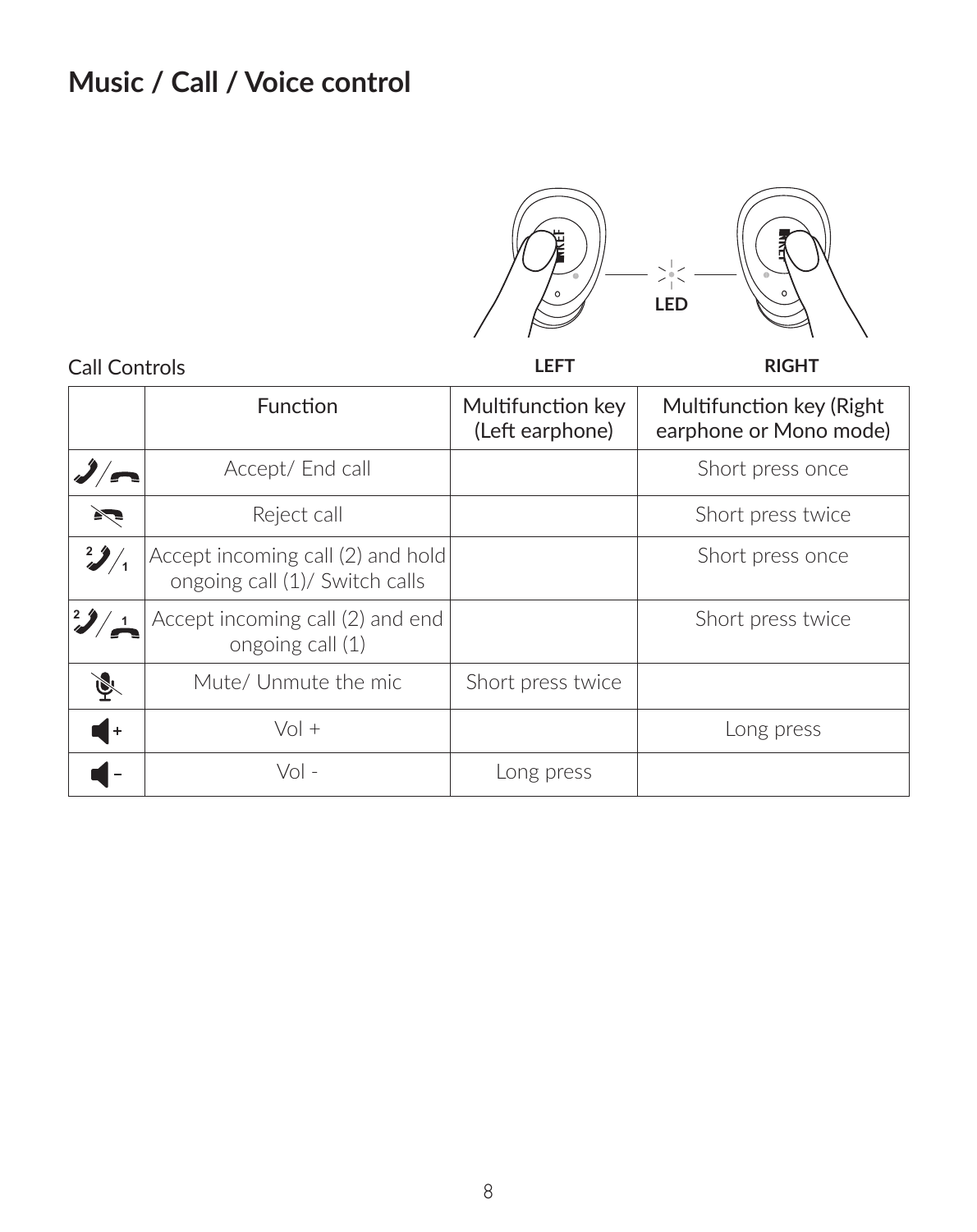## **Voice prompt**

| Function               | Voice prompt                 |
|------------------------|------------------------------|
| Power on               | "Power on"                   |
| Power off              | "Power off"                  |
| Pairing                | "Ready to pair"              |
| Connected              | "Connected"                  |
| Disconnected           | "Disconnected"               |
| Ambient mode           | "Ambient"                    |
| ANC mode               | "ANC"                        |
| ANC mode off           | "Off"                        |
| Battery $\leq$ 20 mins | "Battery low, please charge" |
| Call muted             | "Microphone off"             |
| Call unmuted           | "Microphone on"              |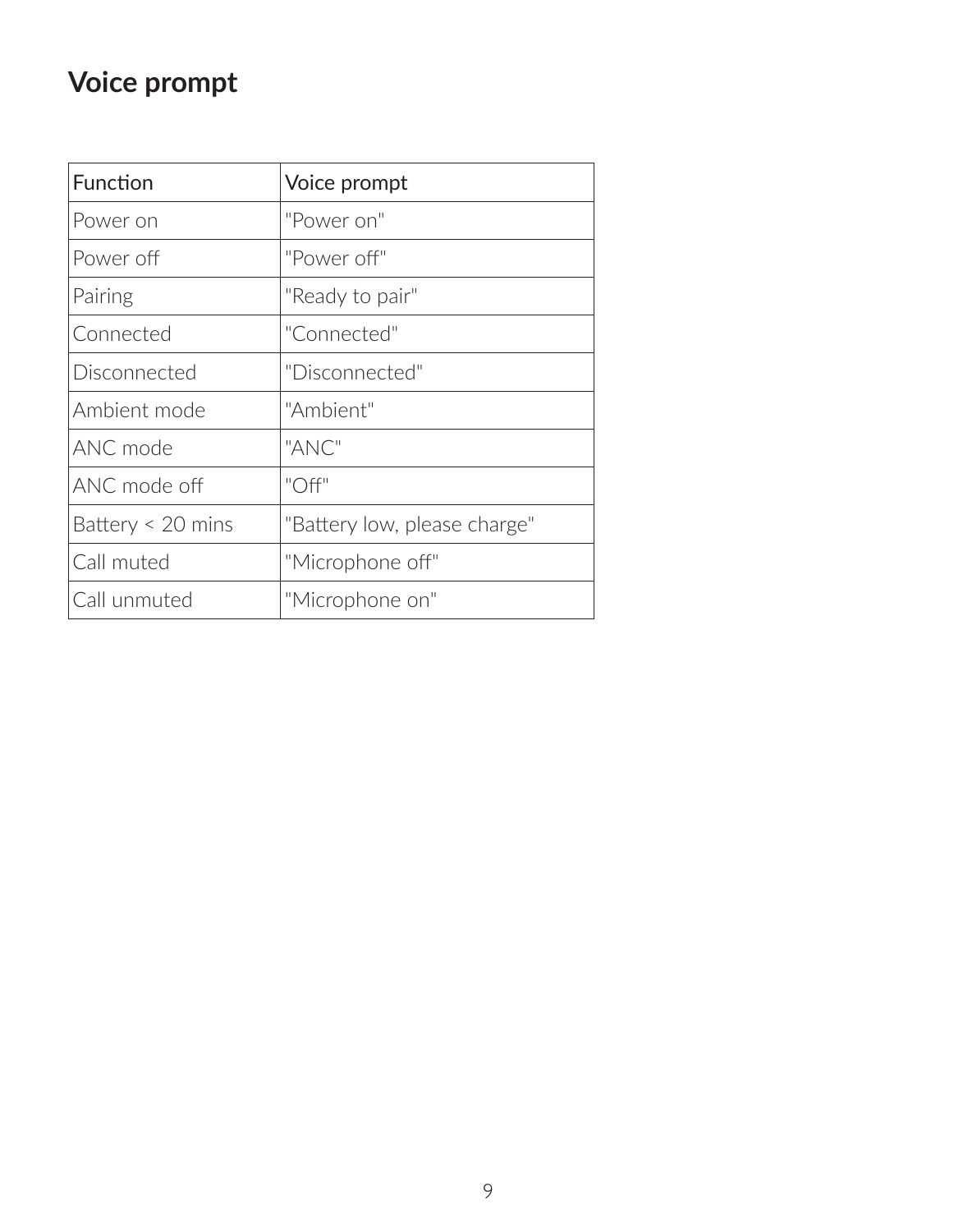# **LED Indicator Light**

| Pairing         | Blinking white |                                   |
|-----------------|----------------|-----------------------------------|
| Connected       | Solid white    |                                   |
|                 |                | $\ast$ $\infty$<br><b>BEARING</b> |
| Pairing         | Blinking blue  |                                   |
| Connected       | Solid blue     |                                   |
|                 |                |                                   |
| $\Box$ / $\Box$ | Blinking white | Blinking white                    |
|                 | LED off        | LED off                           |